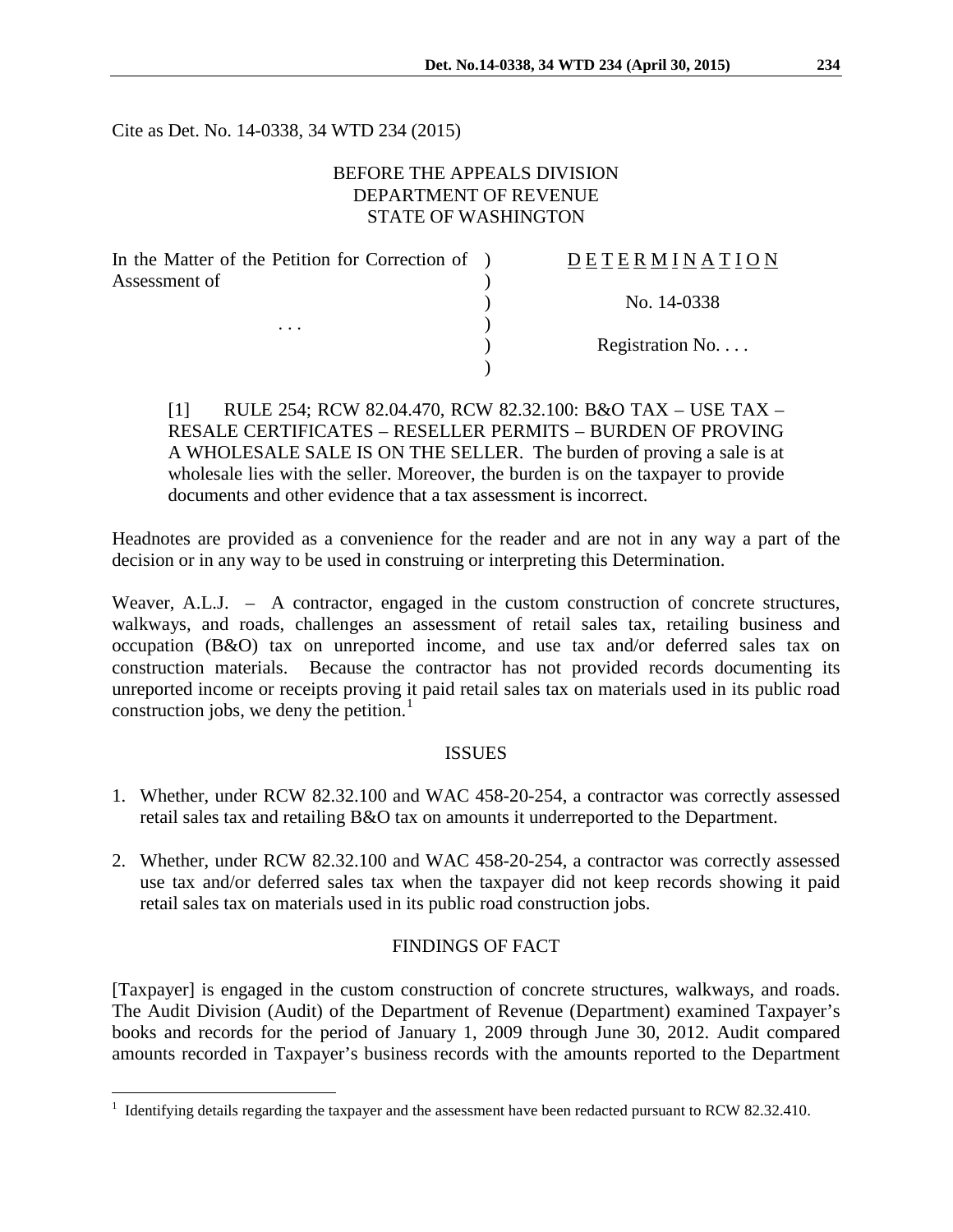on Taxpayer's excise tax returns. The taxable differences between the two were classified by Audit as unreported retail sales, and retail sales tax and retailing B&O tax was assessed on those amounts. Taxpayer maintains it reported tax on all its gross receipts, but has offered no explanation for the discrepancy between the amounts recorded in its business records and the amounts reported on its excise tax returns.

Audit also identified certain Taxpayer's contracts as public works construction contracts. Taxpayer reported wholesaling B&O tax on the gross receipts from those contracts. Audit reclassified the gross receipts from Taxpayer's public works construction contracts under the public road construction tax classification. Audit correspondingly granted Taxpayer a credit for wholesaling B&O tax paid on gross receipts from Taxpayer's public works construction contracts.

Audit then assessed use tax and/or deferred sales tax on materials purchased by Taxpayer with respect to its public works construction business. Taxpayer did not provide records of materials purchased with respect to its public works construction jobs and it likewise did not provide records that sales tax was paid on materials used in its public works construction. In the absence of those records, Audit estimated the cost of materials incorporated in identified public works construction contracts. Audit estimated 25% of the total amounts awarded in each contract were used to purchase construction materials, which was in line with the costing guidelines for Taxpayer's industry. Audit assessed use tax and/or deferred sales tax on the estimated amount of those material purchases.

Taxpayer states it had its concrete vendor charge retail sales tax on materials used in its public road construction contracts. Taxpayer further states it identified which concrete deliveries were for public road construction, as opposed to Taxpayer's wholesaling business, on a job-by-job basis. However, Taxpayer kept no books and records to show retail sales tax was actually paid on its purchases of concrete for its public road construction jobs.

On September 26, 2013, Audit issued Assessment No. . . . to Taxpayer, totaling \$. . . . The assessed amount included \$. . . in retail sales tax, \$. . . in retailing B&O tax, a wholesaling B&O tax credit of  $\$\dots$ ,  $\$\dots$  in use tax/deferred sales tax,  $\$\dots$  in public road construction tax,  $\$\dots$  in interest, and an assessment penalty of \$. . . . Taxpayer filed a timely appeal. Taxpayer did not provide any additional records on appeal.

## ANALYSIS

RCW 82.08.020 imposes a retail sales tax on each retail sale in Washington. The term "retail sale" includes the constructing of structures on real property of or for consumers, including the construction of highways, easements, etc., on property owned by private persons. RCW 82.04.050(2)(a); WAC 458-20-170 (Rule 170). Rule 170 explains that prime contractors, who are persons performing construction for consumers, are making retail sales. Generally taxpayers who perform construction for prime contractors, are engaging in wholesaling activity (sales for resale). Purchases by these subcontractors of materials, which become part of the improvement to the real estate, are generally considered purchases for resale not subject to the retail sales tax.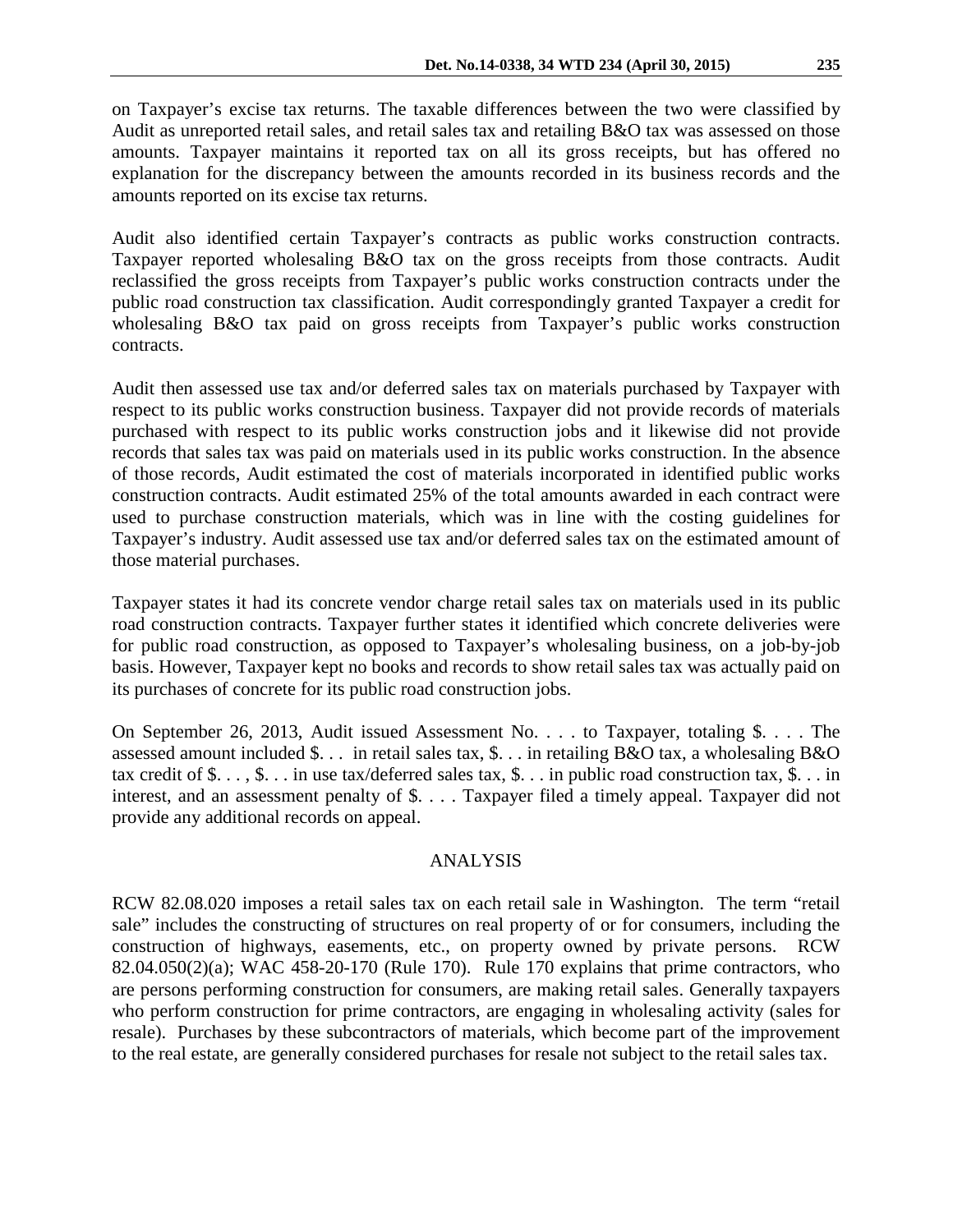However, construction of roads owned by a municipal corporation, a political subdivision of the state, or the United States, is not classified as a retail activity. RCW 82.04.050(10). Generally, construction of roads owned by such entities is classified as "public road construction." WAC 458-20-171 (Rule 171). Contractors and subcontractors constructing for those entities are themselves considered the consumers of the materials they incorporate as an ingredient or component of the public road or right-of-way. RCW 82.04.190(3). Therefore, the retail sales tax or use tax applies to sales of construction materials to those contractors and subcontractors engaged in public road construction.<sup>[2](#page-2-0)</sup> RCW 82.08.020 and 82.12.020.

Taxpayers have a duty to maintain their records in such a manner their tax liabilities can be determined. RCW 82.32.070. This includes a specific obligation to generate, maintain, and preserve records and documentation necessary to establish tax liability. RCW 82.32.070(1); WAC 458-20-254(3)(b). Taxpayers must keep and preserve suitable records, and make them available for examination by the Department for five years. RCW 82.32.070; RCW 82.32A.030. Thus, according to these principles, the burden rests on Taxpayer to maintain records that establish whether its purchases of materials were purchased for resale or for public road construction subject to retail sales tax.

As an initial matter, Audit assessed retail sales tax and retailing B&O tax on gross receipts Taxpayer failed to report to the Department on its excise tax returns. Taxpayer contends Audit erred when it assessed retail sales tax on the additional income Audit determined the Taxpayer received. However, Taxpayer has not provided resale certificates, reseller's permits, delivery records, or any other documentation to establish the nature of the unreported income.

Sellers making retail sales are required to collect and remit retail sales tax under RCW 82.08.050(1). If the seller fails to collect or remit the retail sales tax, the seller is liable for the tax. RCW 82.08.050(3). Taxpayer paid wholesaling B&O tax on all its gross receipts and contends it made no retail sales during the audit period.

The burden of proving a sale is a wholesale sale rather than a retail sale is on the seller. RCW 82.04.470(1). For sales occurring prior to January 1, 2010, sellers were required to obtain resale certificates to substantiate the wholesale nature of their sales. WAC 458-20-102A. For sales after December 31, 2009, a seller may meet its burden of proving a sale is a wholesale sale rather than a retail sale by taking from the buyer, at the time of sale or within a reasonable time after the sale as provided by rule of the department, a copy of a reseller permit issued to the buyer by the Department under RCW 82.32.780 or 82.32.783. RCW 82.04.470(1).

With respect to the unreported income, Taxpayer has not provided any resale certificates, reseller's permits, delivery records, or any other documentation to establish the nature or location of the unreported sales. The law is clear. The burden of proving a sale is at wholesale lies with the taxpayer. RCW 82.04.470(1). Because the taxpayer has not met this burden, the sales are not exempt from retail sales. We conclude Audit properly assessed retail sales tax on the taxpayer's unreported sales.

 $\overline{a}$ 

<span id="page-2-0"></span><sup>&</sup>lt;sup>2</sup> In general, public road construction contractors are taxable under the public road construction B&O tax classification on the total contract price. Rule 171. Taxpayer reported B&O tax under the wholesaling B&O tax classification. Both classifications have rates of .00484. *See*

http://dor.wa.gov/content/findtaxesandrates/bandotax/bandorates.aspx (last accessed September 23, 2014.)